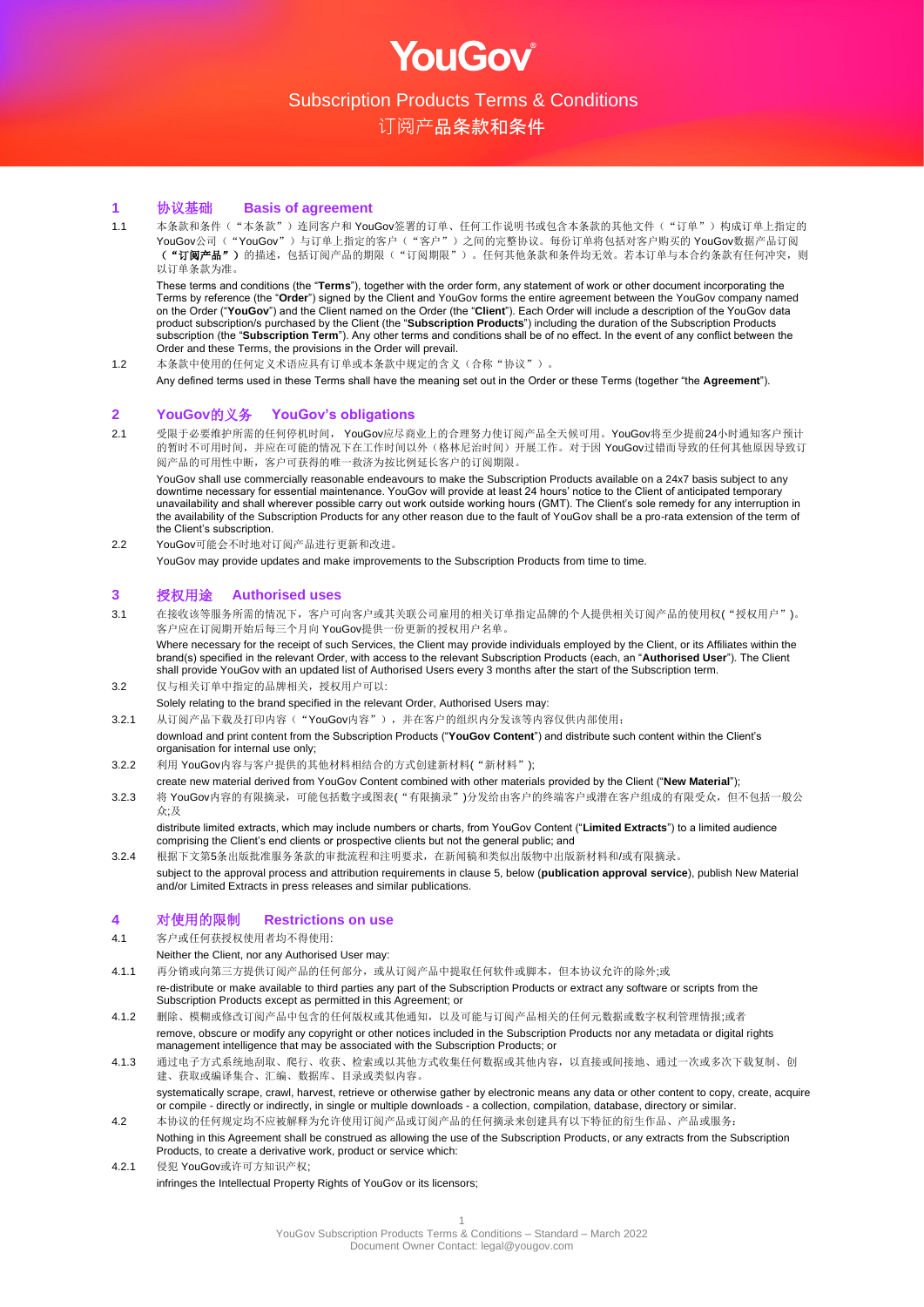**OULGOV** 

## 订阅产品条款和条件

- 4.2.2 在商业上具有竞争关系的作品、产品或服务或其组成部分,与 YouGov提供的作品、产品或服务相竞争或可被替代;或者 is a commercially competitive work, product or service or part thereof which competes with or could be substituted for a work, product or service provided by YouGov; or
- 4.2.3 否则将损害 YouGov的商业利益。

#### otherwise damages the commercial interests of YouGov.

4.3 客户应当采取商业上合理的技术和组织措施,仅允许获得授权的用户访问订阅产品,并确保获得授权的用户不会共享或泄露密码;若出现任 何未经授权的披露、访问、网络安全漏洞或密码泄露的情况,客户应当立即向 YouGov报告, 以使 YouGov能够采取补救措施。YouGov 可以使用适当的技术保护措施和/或审计来控制对订阅产品的访问和/或发现未经授权的使用。

The Client shall take commercially reasonable technical and organisational steps to restrict access to the Subscription Products to Authorised Users only, and to ensure that Authorised Users do not share or disclose passwords; and shall report any unauthorised disclosure, access, cyber security breaches or sharing of passwords to YouGov promptly to enable YouGov to take remedial steps. YouGov may use appropriate technical protection measures and / or audits to control access and/or to detect unauthorised use of the Subscription Products.

4.4 如果用户数量大大超过订单签署时最初预期的数量以及定价所依据的数量,客户应立即向 YouGov报告,并向 YouGov支付相当于客户订 阅费比例的额外访问费用。此后,双方应本着诚信原则,根据新的用户数量协商提高价格。

Should the number of users increase substantially above the number originally anticipated at the time the Order is signed and upon which the pricing is based, the Client shall promptly report this to YouGov and pay YouGov for the additional access equal to a pro rata amount of the Client's subscription fee. Thereafter, the parties shall, in good faith, negotiate an increased price based upon the new number of users.

4.5 如果客户未报告其使用订阅产品的数量大幅增加,在不影响任何其他救济的情况下, YouGov可自行决定暂停或终止使用。此外, YouGov可就附加使用以标价全价向客户收取费用。

In the event that the Client fails to report a substantial increase in its use of the Subscription Products, YouGov may, at its discretion and without prejudice to any other remedy, suspend or terminate access. Additionally, YouGov may charge the Client for the additional access at the full rate card price.

4.6 YouGov或其指定的会计师或审计师可在其任期内的任何时间经合理通知检查并审计客户在订单项下使用订阅产品的情况。所有审计将在 正常工作时间内进行,在任何12个月期间不超过一次,且以不会无理干扰客户业务经营的方式进行。客户应提供 YouGov或其代表就该等 审计可能合理要求的所有账簿、记录、设备、信息和人员,并提供 YouGov可能合理要求的所有合作与协助。如果审计确定客户对服务的 使用超出了相关订单允许的使用,客户应向 YouGov支付 YouGov在进行审计时发生的所有合理费用, 以及 YouGov的其他救济措施。

YouGov or its nominee accountants or auditors may upon reasonable notice inspect and audit the Client's use of the Subscription Products under an Order at any time during its term. All audits will be conducted during regular business hours, no more frequently than once in any 12-month period and in a manner that does not unreasonably interfere with the Client's business operations. The Client shall make available all such books, records, equipment, information, and personnel and provide all such cooperation and assistance as may reasonably be requested by or on behalf of YouGov with respect to such audit. If the audit determines that the Client's use of the Services exceeded the usage permitted by the relevant Order, the Client shall pay to YouGov all reasonable costs incurred by YouGov in conducting the audit in addition to YouGov's other remedies.

#### **5** 出版批准服务 **Publication approval service**

5.1 客户可通过互联网或其他公众可访问的电子媒体出版、传播并向公众提供以 YouGov为研究来源的新闻稿及其他文件("公开文件"), 但 前提是,客户遵守下列质量保证程序:

The Client may publish, communicate and make available to the public, via the internet or other publicly accessible electronic media, press releases and other documents making reference to YouGov as the source of the research ("**Public Document(s)**") provided that the Client complies with the following quality assurance process:

- 5.1.1 客户向 YouGov发送一份公开文件草稿, 作为 YouGov电子邮件地址的附件, 如订单所示;
- the Client sends a draft of the Public Document to YouGov as an email attachment to YouGov's email address as shown on the Order; 5.1.2 YouGov将对所使用方法的描述的准确性进行复核,并在收到客户电子邮件后2个工作日内给予客户重要更正(如果是A4正反两面或更短, 且客户确认如果是多于A4正反两面,则需要更长时间);

YouGov will review for accuracy in relation to the description of the methodology used and respond with material corrections by email to the Client within 2 working days of receipt (provided that it is two sides of A4 or less and the Client acknowledges that it will take longer if the Public Document is longer than two sides of A4);

- 5.1.3 客户可出版包含 YouGov更正的公开文件,并将其归于 YouGov作为源研究机构;
- the Client may publish the Public Document incorporating YouGov's corrections, with attribution to YouGov as the source research agency;
- 5.1.4 如果订购产品在英国提供, 客户确认, YouGov作为英国民意调查委员会的成员, 必须且将在 YouGov的在线平台上显示与公开文件相关 的数据表: 及

where Subscription Products are being provided in the UK, the Client acknowledges that YouGov, as a member of the UK British Polling Council, is required to, and will, display data tables relating to the Public Document on YouGov's online platform; and

5.1.5 所有公开文件必须按照以下格式注明对YouGov的归属: "来源:[填写 YouGov公司名称][填写创作年份]©保留所有权利",但 YouGov保留 放弃或禁止该等确认的权利。

all Public Documents must contain an attribution to YouGov in the following form: "Source: [insert YouGov company name] [insert year of creation] © All rights reserved" but YouGov reserves the right to waive or prohibit such acknowledgement.

5.2 如果由于任何原因公开文件未经过本条规定的程序而公开, YouGov保留发布包含 YouGov更正的公开文件版本的新闻稿的权利(并且可能 包括下文所述的部分或全部信息);及

If for any reason a Public Document is made public without undergoing the process set out in this clause, YouGov reserves the right to issue a press release with a version of the Public Document incorporating YouGov's corrections (and may include some, or all, of the information set out below); and

5.2.1 尽管 YouGov负有保密义务,但在获知公开内容后, YouGov可自行决定在对客户公布的数据进行上下文分析的调查中公布任何信息,包 括但不限于抽样和加权数据、提出的确切问题、提供给被调查者的完整答案选项以及对每个答案选项作出答复的总体和相关分组的人员比 例。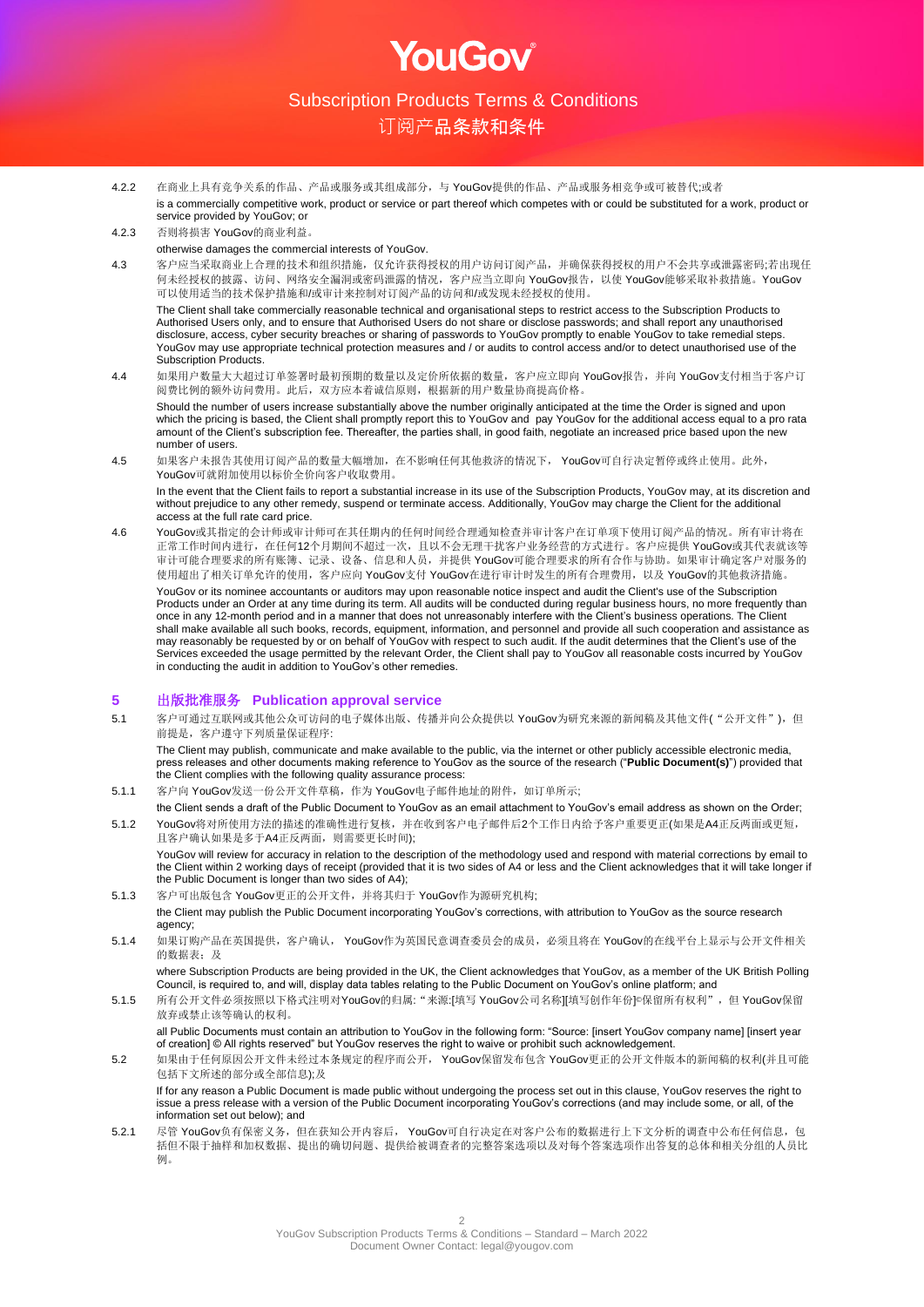OUGOV

## 订阅产品条款和条件

Notwithstanding its confidentiality obligations, YouGov may, upon becoming aware of publication, at its discretion release any information from a survey that sets data published by the Client into context, including but not limited to, sampling and weighting data, the precise questions asked, the full answer options provided to respondents, and the percentages of people, both overall and in the relevant subgroups, who responded to each answer option.

#### **6** 代理商客户的第三方协议**(TPA) Third Party Agreement (TPA) for Agency Client**

6.1 如果客户为向终端客户("终端客户")提供服务的代理商,则该客户为代理客户("代理客户")。代理商客户只能使用《订阅产品》支持订 单中明确列明的、代表终端客户开展的业务或向终端客户推荐的业务。例如,除非在相关订单中事先另行约定,代理商客户不得向其终端 客户提供:订阅产品的动态;或通过代理商客户密码的使用;或以数字、复印件或其他形式的大量摘录。

Where the Client is an agency providing services to end customers ("**End Customers**") such Client is an agency client ("**Agency Client**"). The Agency Client may only use Subscription Products in support of business conducted on behalf of, or recommended to, an End Customer as expressly stated in the Order. For instance, without limitation, the Agency Client may not provide its End Customer with: feeds to Subscription Products; or access via the Agency Client's passwords; or substantial extracts in digital, hard copy or other form, unless previously agreed otherwise in the relevant Order.

- 6.2 根据本协议规定的发布审批服务,未经 YouGov事先批准,代理客户和其终端客户均不得发布 YouGov内容。 Neither the Agency Client nor its End Customer may publish YouGov Content without prior approval from YouGov in accordance with the publication approval service set out set out herein.
- 6.3 客户确认,违反第6.1条的规定提供的使用是为第4条之目的而未经授权的使用。
- The Client acknowledges that access provided in breach of clause 6.1 is unauthorised use for the purposes of clause 4. 6.4 YouGov保留就订单项下的所有应付款向订单中指定的代理商客户或终端客户追索的权利。
- YouGov reserves the right to pursue either the Agency Client or the End Customer(s) specified in the Order for all payments due under the Order.

#### **7** 费用及支付 **Fees and payment**

- 7.1 所有费用、收费和支出将在订单中列出,并应以订单中规定的货币进行报价、开具发票和支付。
- All fees, charges and expenses will be set out in the Order and shall be quoted, invoiced and paid in the currency stated on the Order. 7.2 YouGov应按照订单中所列向客户开具发票。如订单未列明发票开具时间安排, YouGov应于订购产品启动时向客户全额开具发票。
- YouGov shall invoice the Client as set out in the Order. If the Order does not set out the invoicing schedule, YouGov shall invoice the Client in full upon commencement of the Subscription Products.
- 7.3 所有发票应在收到发票之日起30天内付清。
- All invoices are payable in full within 30 days from the date an invoice is received.
- 7.4 所有费用需另加适用的营业税或服务税,客户须按照现行费率向 YouGov缴付。
- All fees are subject to the addition of applicable sales tax or service tax, which the Client shall pay to YouGov at the prevailing rate. 7.5 该等费用不包括 YouGov在客户事先书面批准的情况下代表客户发生的所有杂费及其他杂费。
- The fees are exclusive of all disbursements and other incidental expenses incurred by YouGov on behalf of the Client with the Client's prior written approval.
- 7.6 客户在本协议项下应付的所有款项应全额支付,不得进行任何抵销、反诉、扣除或预扣(法律要求的任何税项扣除或预扣除外)。如果需 要进行任何该等预扣或扣减, 客户应在支付与该等预扣或扣减相关的款项时向 YouGov支付额外款项, 以确保 YouGov获得在未进行该等 预扣或扣减的情况下本应获得的相同总额。

All amounts due from the Client under this Agreement shall be paid in full without any set-off, counterclaim, deduction or withholding (other than any deduction or withholding of tax as required by law). If any such withholding or deduction is required, the Client shall, when making the payment to which the withholding or deduction relates, pay YouGov such additional amount as will ensure that YouGov receives the same total amount that it would have received if no such withholding or deduction had been required.

- 7.7 在不影响 YouGov的其他权利的情况下, YouGov保留以下权利:
- Without prejudice to YouGov's other rights, YouGov reserves the right to:

7.7.1 自收到发票之日起30日内, 按照年利率24%对未付的任何发票收取利息, 包括复利; 和/或 charge interest, including compound interest, at the annual rate of 24% permitted by law, on any invoice remaining unpaid 30 days from the date the invoice is received; and/or

7.7.2 如果客户未能或 YouGov合理认为客户可能未能根据本协议或与 YouGov签订的任何其他协议支付到期款项,则中止履行本协议。客户应 承担代收机构因超期开具发票所产生的费用。

suspend performance in the event that the Client fails, or in YouGov's reasonable opinion it appears that the Client is likely to fail, to make payment when due under this Agreement or any other agreement with YouGov. The Client will be liable for fees charged by collection agencies for overdue invoices.

#### **8** 知识产权 **Intellectual property rights**

8.1 "知识产权"系指在任何司法辖区存在的任何版权、发明权、数据库权、商标权、专利权、设计权及任何其他工业、商业或知识产权(无论 是否注册),以及任何该等权利的所有申请和注册申请权。

"**Intellectual Property Rights**" means any copyright, invention, database right, trade mark, patent, design right and any other industrial, commercial or intellectual property right existing in any jurisdiction, whether registered or not, and all applications and rights to apply for registration of any such rights.

**8.2** 在双方之间,在每份订单之日存在的任何知识产权应归拥有该等知识产权的一方所有。YouGov将保留对 YouGov内容中的所有知识产权 的所有权,该等内容包括: (i) YouGov建设、运行和维护的内容数据库("YouGov数据库"),其中包含 YouGov维护的专家组、调查组 和焦点小组成员收集的数据,包括向这些成员提出的问题及其作出的答复("受访者数据");以及 YouGov数据库中不时包含的任何性 质的所有其他数据和资料,包括但不限于摘要图表、表格、数据集、数据分析和报告;及(ii) YouGov为使用订阅产品之目的向客户提供 的任何软件("YouGov软件")。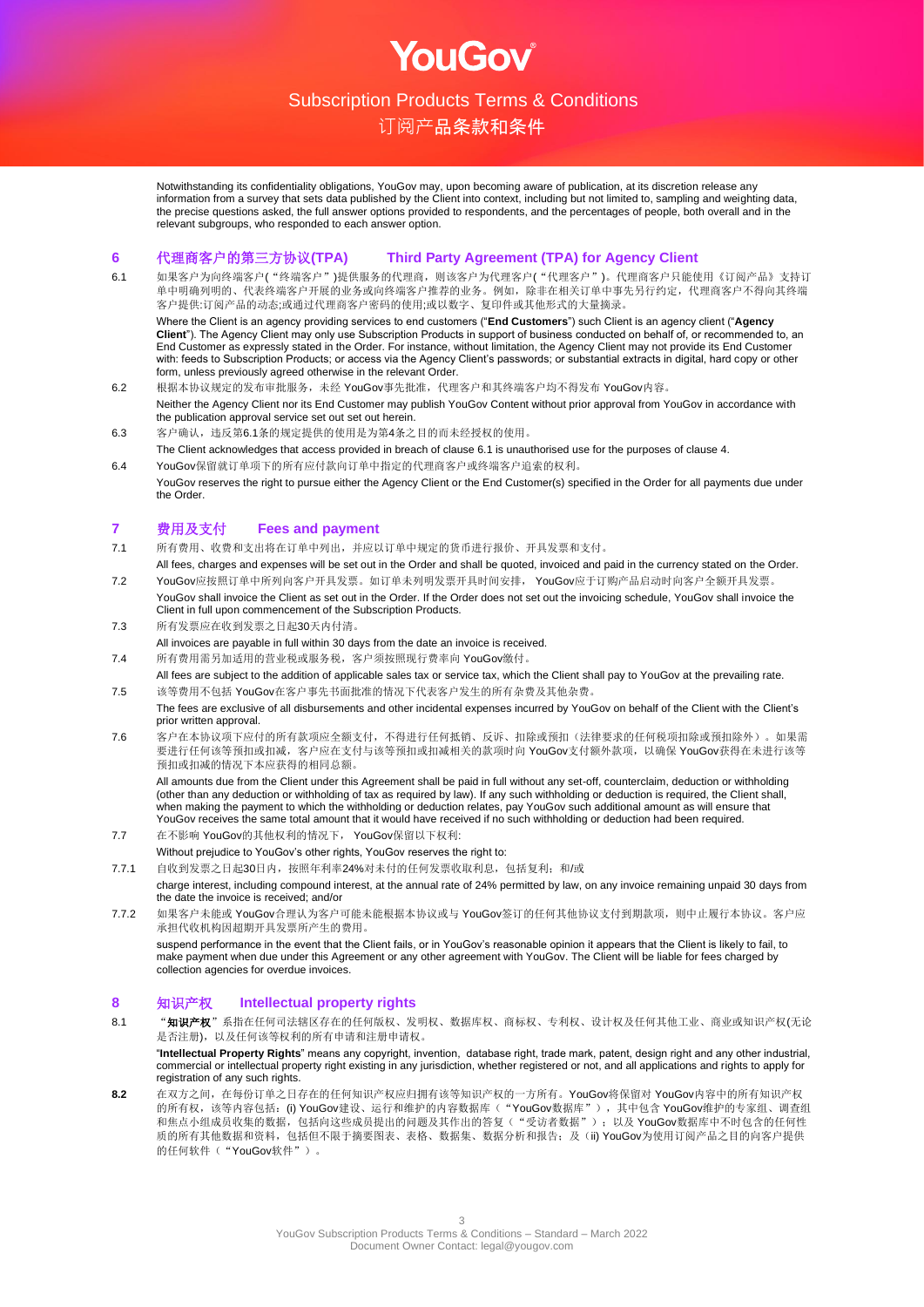OUGOV

订阅产品条款和条件

As between the parties, any intellectual property rights existing at the date of each Order vest in the party owning those Intellectual Property Rights. YouGov will retain ownership of all Intellectual Property Rights in the YouGov Content comprising: (i) the database of content built, operated and maintained by YouGov ("**YouGov Database**") containing data gathered from members of panels, survey groups and focus groups maintained by YouGov comprising questions put to these members and their replies (the "**Respondent Data**"); and all other data and materials of whatsoever nature in the YouGov Database from time to time, including but not limited to, summary charts, tables, datasets, data analysis and reports; and (ii) any software made available by YouGov to the Client for the purpose of accessing Subscription Products ("**YouGov Software**")**.**

**8.3** YouGov授予客户一项使用 YouGov内容的非独占、不可撤销、免许可使用费的非再许可许可,但仅限于在本协议项下允许的使用订阅产 品所需的范围内。

YouGov grants to the Client a non-exclusive, irrevocable, royalty-free non-sub licensable licence to use the YouGov Content only to the extent that such use is necessary to use the Subscription Products as permitted under this Agreement.

8.4 YouGov 按照订单的规定作为订阅产品的一部分向客户交付的调查报告( "客户交付成果")属于客户的财产, 但必须尊重 YouGov 对 YouGov 内容享有的知识产权。YouGov 授予客户非排他、不可撤销、免版税、不可再许可的许可, 允许其在以下情况下使用 YouGov 内 容:(i) 为了使用订阅产品而必须使用;(ii) 为了使用客户交付成果而必须使用(如适用)。上述两种情况均为本协议所允许。 Subject to YouGov's Intellectual Property Rights in the YouGov Content, any survey reports delivered by YouGov to the Client as part of the Subscription Products and as specified in the Order ("**Client Deliverables**") will be the property of the Client. YouGov grants to the Client a non-exclusive, irrevocable, royalty-free, non-sub licensable licence to use the YouGov Content only to the extent that such use is necessary (i) to use the Subscription Products and, if applicable (ii) to use the Client Deliverables, each as permitted under this **Agreement** 

#### **9** 保密信息 **Confidential Information**

9.1 "保密信息"系指双方交换的信息(有形或无形),该等信息(i)在披露方披露时标记为"保密"或"专有";或(ii)根据其性质或内容或围绕披 露的情况可被接收方合理区分为保密或专有。保密信息包括但不限于关于披露方的技术、设计、工艺、研究、专有技术、商业秘密、规 格、产品计划、定价、客户信息、用户数据、当前或未来的战略信息、当前或未来的业务计划、政策或惯例、员工信息及其他保密或专有 的业务和技术信息。

"Confidential Information" means the information (tangible or intangible) exchanged between the parties, which is (i) marked "confidential" or "proprietary" at the time of disclosure by the disclosing party; or (ii) by its nature or content or the circumstances surrounding disclosure is reasonably distinguishable as confidential or proprietary by the receiving party. Confidential Information includes, without limitation, information regarding the disclosing party's technology, designs, techniques, research, know-how, trade secrets, specifications, product plans, pricing, customer information, user data, current or future strategic information, current or future business plans, policies or practices, employee information, and other confidential or proprietary business and technical information.

9.2 根据第5.2.1条的规定, YouGov和客户将对另一方自行或由他方代表披露的关于另一方的业务和/或经营的任何保密信息予以保密,不得 向任何第三方(其法律和财务顾问除外)披露。本义务不适用于无关紧要的、在披露前已为接收方所知的、非因违反本条款而为公众所知 的或法院、监管机构或其他主管部门或机构要求披露的任何信息。

Subject to clause 5.2.1, each of YouGov and the Client will keep confidential and will not disclose to any third party (other than its legal and financial advisors) any Confidential Information relating to the business and/or operations of the other party that is disclosed by or on behalf of the other party. This obligation will not apply to any information that is trivial, was known to the receiving party before disclosure, is in the public domain other than through breach of this clause or is required to be disclosed by a court, regulator or other competent authority or body.

#### **10** 数据保护 **Data protection**

- **10.1** 每一方同意遵守与订阅产品相关的适用数据保护法律。
- Each party agrees to comply with applicable data protection laws in relation to the Subscription Products.

**10.2** 如果一方(作为数据控制方)要求另一方处理其个人数据(作为数据处理方),双方将签署单独的书面合同,明确应进行的处理的性质以及每一 方的责任和义务。

In the event that a party (as data controller) requires the other party to process its personal data (as data processor) the parties will execute a separate written contract which specifies the nature of the processing due to take place and each party's responsibilities and obligations.

**10.3** 除非订单另有规定,订阅产品不包含个人资料,客户承诺不会(亦不会)单独或使用第三者重新识别任何个人或使用该等资料(不论与其 它资料或其它方式)以其他方式建立个人资料。

Unless otherwise specified in the Order, Subscription Products do not contain personal data and the Client undertakes that it will not (nor attempt), alone or using a third party, to re-identify any individuals or otherwise create personal data using those materials (whether in combination with other data or otherwise).

#### **11** 责任的排除和限制 **Exclusions and limitations of liability**

11.1 本协议的任何规定均不排除或限制任何一方对其过失、欺诈或欺诈性虚假陈述造成的死亡或人身伤害承担的责任;或任何一方在其在本协议 项下给予的任何赔偿项下承担的责任;或法律不能限制或排除的任何其他责任。

Nothing in this Agreement will operate to exclude or limit either party's liability for death or personal injury caused by its negligence, fraud or fraudulent misrepresentation; or either party's liability under any indemnity it gives under this Agreement; or any other liability that cannot be limited or excluded by law.

11.2 根据第11.1条的规定,对于下列各项的任何损失,任何一方均不承担责任:数据、声誉、商誉或机会;预期利润、收入、储蓄或任何其他 形式的纯经济损失的损失或未能实现该等损失,无论任何该等损失是直接损失还是间接损失;或间接、特殊、偶然、惩罚性或后果性损失 或损害,在每种情况下均以任何方式产生。

Subject to clause 11.1, neither party shall be liable for any loss of: data; reputation; goodwill or opportunity; loss of or failure to realise expected profit, revenue, savings or any other form of pure economic loss, whether any such loss is direct or indirect; or form of indirect, special, incidental, punitive or consequential loss or damages and, in each case, however arising.

11.3 根据第11.1条和第11.2条的规定, YouGov就任何订单项下或与任何订阅产品相关的所有权利主张(无论因合同、侵权、违反法定义务或 其他原因引起)而向客户承担的最大责任总额,无论是就单个事件、一系列相关事件还是就不相关事件,不得超过提出权利主张当年度客 户在相关订单项下支付的费用总额的百分之百(100%)。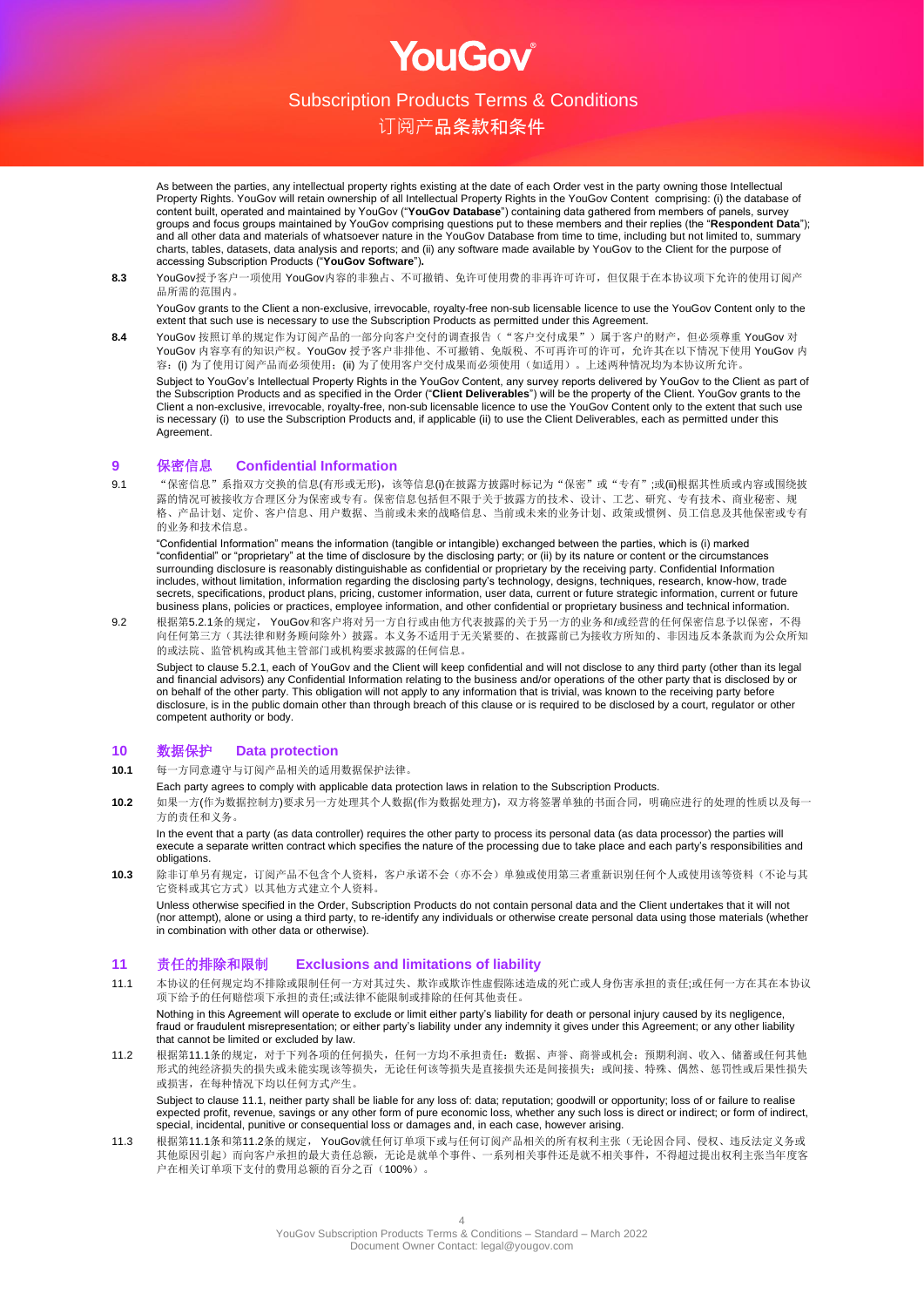OULSOV

订阅产品条款和条件

Subject to clauses 11.1 and 11.2, YouGov's maximum aggregate liability to the Client for all claims (whether arising in contract, tort, breach of statutory duty or otherwise) under an Order or in relation to any Subscription Products, whether in respect of a single event, series of connected events or of unconnected events, shall not exceed an amount equal to one hundred per cent (100%) of the total amount of the fees paid by the Client under the relevant Order in the year in which the claim is made.

11.4 YouGov未事先预测或保证其研究的任何特定实质性成果,对于认阅产品或提供的结果或认阅产品对客户之目的的适合性不作任何明示或 默示的保证。

YouGov does not predict or assure any particular substantive results of its research in advance and makes no warranty, express or implied, as to the Subscription Products or the results provided, or the suitability of the Subscription Products for the Client's purposes.

11.5 YouGov对客户或任何第三方(包括但不限于 YouGov的任何客户或客户的任何客户)由于全部或部分基于作为认阅产品的一部分向客户 提供的数据、意见表达、声明或其他信息或由于客户或任何第三方对 YouGov提供的报告或其他数据的解释而直接或间接地使用任何数据 或作出任何业务决策而遭受的任何损失不承担任何责任,客户应对 YouGov作出相应赔偿。

YouGov accepts no liability for any loss suffered by the Client or by any third party (including but not limited to any client or customer of the Client) as a direct or indirect result of its use of any of data or of making any business decision, or refraining from making any such decision, based wholly or partly on the data, expression of opinion, statement or other information provided to the Client as part of the Subscription Products or arising from the interpretation by the Client or any third party of reports or of other data furnished by YouGov and the Client shall indemnify YouGov accordingly.

11.6 客户还应赔偿 YouGov及其管理人员、董事和/或员工由于客户自行或由他方代表为以下目的使用 YouGov内容而引发的任何权利主张或程 序而遭受的任何损失、损害或其他责任(包括费用和支出):(i)比较广告权利主张;(ii)投资提供;(iii)所有诉讼,包括法律依法要求的 YouGov作 为专家证人的所有相关费用;和/或(iv)政治游说工作。

The Client shall also indemnify YouGov and its officers, directors, and/ or employees against any loss, damage or other liability (including costs and expenses) suffered as a result of any claim or proceedings arising in connection with the use by, or on behalf of the Client, of YouGov Content the purposes of: (i) comparative advertising claims; (ii) investment offerings; (iii) all litigation, including all costs connected with YouGov serving as an expert witness, where legally required by operation of law; and/or (iv) political lobbying work.

11.7 在法律允许的最大范围内排除与订阅产品相关的所有保证、担保、条件或陈述,但本条款(如有)中明确规定的除外,无论是明示、默 示、口头还是书面。

All warranties, guarantees, conditions or representations relating to the Subscription Products other than those expressly set out in these Terms (if any) are excluded to the fullest extent permitted by law, whether express, implied, oral or written.

11.8 在不影响第11.6条的情况下,除非法律实施要求, 客户同意不将 YouGov及其董事、管理人员和/或集团公司作为任何法律程序的证人。 Without prejudice to clause 11.6, and unless required by operation of law, the Client agrees not to call YouGov, its directors, officers and/ or group companies as a witness in any legal proceedings.

#### **12** 终止及终止的效力 **Termination and effect of termination**

- 12.1 在不影响 YouGov可获得的任何其他权利或救济的情况下,在下列情况下, YouGov经书面通知客户可终止本协议,即时生效: Without affecting any other right or remedy available to it, YouGov may terminate this Agreement with immediate effect by giving written notice to the Client if:
- 12.1.1 客户未能支付本合约下任何到期应付款项;
- the Client fails to pay any sum due under this Agreement when it falls due;
- 12.1.2 YouGov合理地认为,与客户的关联可能会使 YouGov名誉受损;或
- in YouGov's reasonable opinion, association with the Client is likely to bring YouGov into disrepute; or

12.1.3 客户被 YouGov的一个或多个竞争者收购,或其自身收购。 the Client is acquired by, or itself acquires, a competitor or competing business, of YouGov.

- 12.2 根据第12.1条的规定,如果一方发生下列情况,另一方经书面通知该方可立即终止本协议: Subject to clause 12.1, either party may terminate this Agreement immediately by giving written notice to the other party if the other party:
- 12.2.1 发生无法补救的任何实质性违约,或发生可补救的任何实质性违约且在另一方发出关于该违约的全面详情并要求该违约予以补救的通知后 的三十(30)日内未能补救该违约;或

commits any material breach of any of this Agreement which cannot be remedied or commits any material breach of this Agreement which can be remedied and fails to remedy that breach within thirty (30) days after notice from the other party giving full particulars of the breach and requiring it to be remedied; or

12.2.2 无论是强制性或自愿性清算(但为善意重组或合并之目的除外),或与其债权人达成和解或作出任何安排,或为其债权人的利益进行全面转 让,或就其企业或资产的全部或绝大部分委派接管人、管理人、行政接管人或破产管理人,或其停止或可能停止经营其业务,或对其业务 作出任何重大变更,或其在任何司法辖区遭遇任何类似程序。

enters into liquidation, whether compulsory or voluntary (except for the purposes of bona fide reconstruction or amalgamation), or compounds with or makes any arrangements with its creditors or makes a general assignment for the benefit of its creditors, or has a receiver, manager, administrative receiver or administrator appointed over the whole or substantially the whole of its undertaking or assets, or if it ceases or threatens to cease to carry on its business, or makes any material change in its business, or if it suffers any analogous process in any jurisdiction.

12.3 客户无权在订购单所载订购期限内为便利而终止订购产品。

The Client is not entitled to terminate the Subscription Products for convenience within the Subscription Term stated on the Order. 12.4 在本协议终止或期满后六十(60)日内,客户和授权用户应尽一切合理努力永久删除所有已存储的复本。但是,这并不妨碍继续使用在本 协议终止前汇编的任何新材料或有限摘录。 The Client and Authorised Users shall use all reasonable endeavours to permanently delete all stored copies within sixty (60) days following termination or expiry of this Agreement. However, this will not prevent any continued use of any New Materials or Limited Extracts, which were compiled before termination of this Agreement.

12.5 本协议的终止不得影响双方截至终止日已产生的任何权利、救济、义务或责任,包括就在终止日当天或之前存在的违反本协议的任何行为 要求损害赔偿的权利。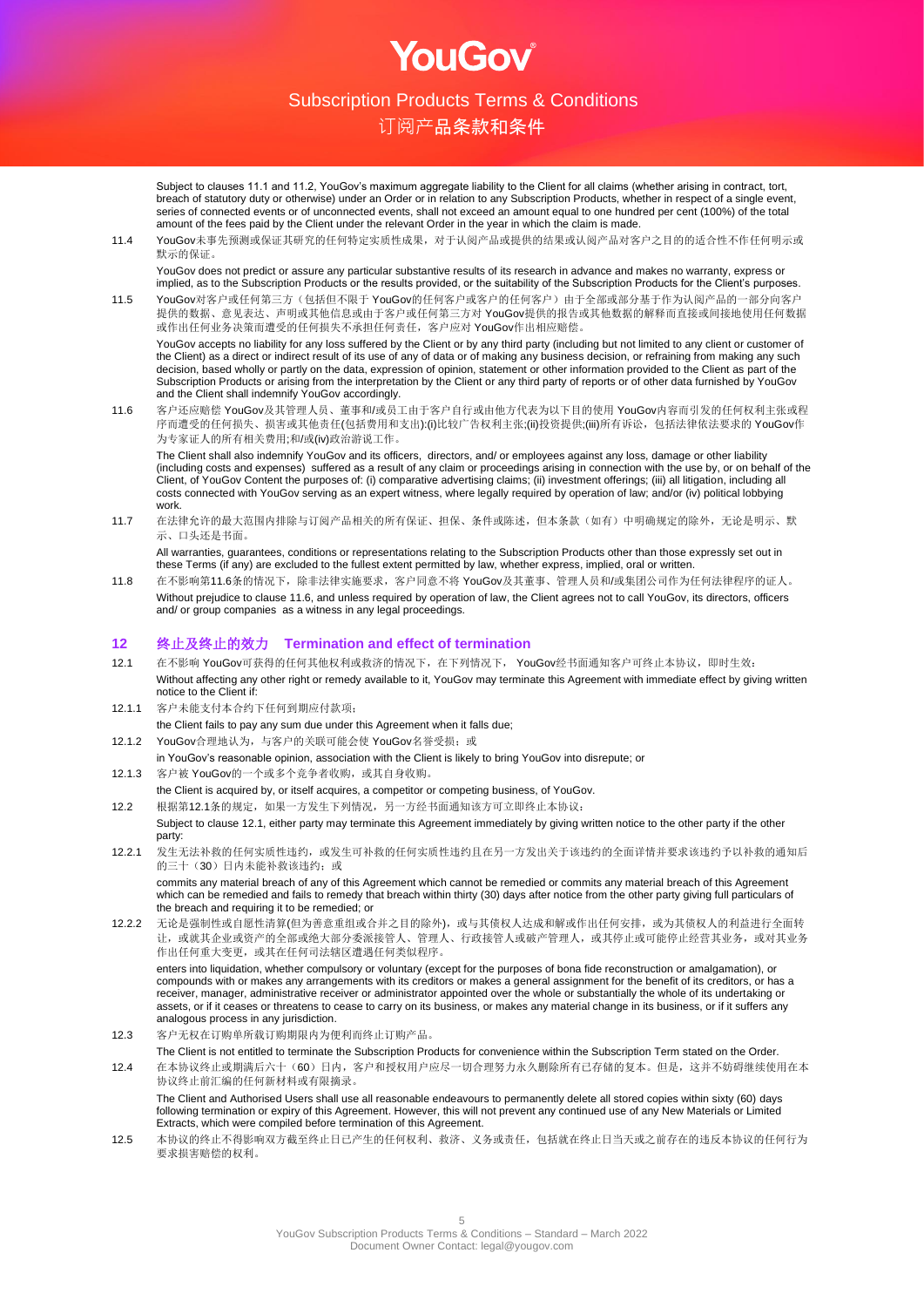OUGOV

## 订阅产品条款和条件

Termination of this Agreement shall not affect any rights, remedies, obligations or liabilities of the parties that have accrued up to the date of termination, including the right to claim damages in respect of any breach of this Agreement, which existed at or before the date of termination.

#### **13** 一般规定 **General**

13.1 不可抗力:如任何一方因其无法合理控制的事件、情况或原因(包括但不限于疾病、流行病或大流行病)而延迟履行或未能履行其于本协 议项下的任何义务(客户支付应付费用的义务除外),则该方不构成违约,亦不承担任何责任。 Force majeure: neither party shall be in breach nor liable for delay in performing, or failure to perform, any of its obligations under this

Agreement (other than the Client's obligation to pay fees due) if such delay or failure results from events, circumstances or causes beyond its reasonable control , including but not limited to, diseases, epidemics or pandemics.

- 13.2 宣传: YouGov有权就本协议作出任何新闻公告或声明,并回应作出该等公告或声明的任何要求。 Publicity: YouGov shall have the right to make any press announcement or statement in connection with this Agreement and respond to any request to make the same.
- 13.3 转让:未经 YouGov事先书面同意,客户的权利和义务不得转让给任何其他主体。YouGov可随时出让、分包、委托、以其他方式转让或 以任何其他方式处理其在本协议项下的任何或所有权利和义务。

Assignment: the rights and obligations of the Client may not be transferred to any other person, without YouGov's prior written consent. YouGov may at any time assign, subcontract, delegate, otherwise transfer, or deal in any other manner with any or all of its rights and obligations under this Agreement.

- 13.4 无第三方权利: 任何第三方不得强制执行本协议的任何规定。
- No third party rights: no third party may enforce any provisions of this Agreement.
- 13.5 当地法律:每一方应遵守当地适用的法律以及法律部门就本协议或任何订单提出的任何要求。本协议的条款应在当地法律允许的最大范围 内适用。本协议的任何部分无效或不可强制执行并不导致整个协议无效。

Local laws: each party shall comply with locally applicable laws and any requests from legal authorities in relation to this Agreement or any Order. The terms of this Agreement shall apply to the maximum extent permitted by local laws. The invalidity or unenforceability of any part of this Agreement does not entail the invalidity of the entire agreement.

13.6 授权签署人:客户确认该定单的签署人获授权签署及约束客户。

Authorised signatory: the Client confirms that the person signing the Order is authorised to sign and bind the Client.

13.7 继续有效:双方在题为"保密信息、终止及其效力、知识产权、数据保护、费用和支付、出版批准服务、一般和适用法律和司法辖区"的 部分项下的权利和义务应在本协议期满或终止后继续有效。

Survival: the rights and obligations of the parties under sections titled Confidential Information, Termination and effect of termination, Intellectual Property Rights, Data Protection, Fees and payment, Publication approval service, General and Governing Law and jurisdiction shall survive the expiration or termination of this Agreement.

- 13.8 双方关系:本协议建立的双方关系应为独立承包关系,本协议的任何内容均不得被解释为构成双方作为委托人和代理人、雇主和雇员、特许 经营人和被特许人、合伙人、共有人或以其他方式作为合资或共同企业的参与者。 Relationship of the parties: The relationship of parties established by this Agreement shall be that of independent contractors and nothing contained in this Agreement shall be construed to constitute the parties as principal and agent, employer and employee, franchisor and franchisee, partners, co-owners or otherwise as participants in a joint venture or common undertaking.
- 13.9 非依赖性:客户确认,其订立本合约并非依赖于本合约未明文规定的任何陈述、陈述或承诺。 Non-reliance: The Client acknowledges that it is not entering into this Agreement in reliance on any statements, representations or promises not expressly included within this Agreement.
- 13.10 通知:本协议项下要求或允许的通知或任何其他通讯应以书面形式以英文发出,并应(i)通过专人递送至一方的注册地址,或(ii)通过电子邮件 (要求回执)或国际知名快递发送至相关方,随后应被视为由收件人正式收到。 Notices: Notices or any other communications required or permitted under this Agreement shall be given in writing, in English, and delivered by (i) hand in person to the registered address of a party, or (ii) e-mail followed by a registered mail (return receipt requested) or international reputable courier delivery addressed to the relevant party and shall then be deemed to have been duly received by the recipient.
- 13.11 本条款以英文和简体中文起草。如果发生冲突,则以本条款的英文文本为准。

These Terms are drafted in the English language and in simplified Chinese. The English language version of the Terms shall prevail if there is a conflict

#### **14** 适用法律和管辖权 **Governing law and jurisdiction**

14.1 协议应受中华人民共和国法律管辖,但不包括其法律冲突规范。

- The Agreement shall be governed by the law of the People's Republic of China, but excluding its conflict-of-law principles.
- 14.2 双方应努力通过友好协商和谈判解决任何因协议引起或与之有关,或涉及与协议有关或源自协议的任何法律关系的争议、纠纷或索赔(单 称"争议")(包括但不限于与协议和/或本第10条的成立或生效有关的任何争议,以及与双方的关联方有关的任何争议)。 The Parties shall strive to settle any dispute, controversy or claim arising from or in connection with the Agreement, or in respect of any legal relationship associated with or derived from the Agreement (each a "**Dispute**") (including, without limitation, a Dispute as to the validity or existence of the Agreement and/or this section 10 and a dispute in which any of the affiliates of the Parties are involved) through friendly consultations and negotiations.
- 14.3 若一方通知另一方存在争议之日后60日内协商未果("**通知日**"),任何一方可将争议提交给上海经贸商事调解中心有资质的调解员,其 应书面通知双方接受对他或她的任命。该调解应依据上海经贸商事调解中心规则进行,并且除双方另行约定外,调解地点为上海。 If no settlement can be reached through friendly consultations and negotiations within 60 days of the date of notification of the existence of the Dispute by one Party to the other Party (the "**Notification Date**"), either Party may refer the Dispute to a qualified mediator of the Shanghai Commercial Mediation Centre ("**SCMC**"), who shall accept his or her appointment by written notice to both Parties. The mediation shall be conducted under the rules of the SCMC and, unless the Parties agree otherwise, shall take place in Shanghai.
- 14.4 双方应充分且诚信地与上海经贸商事调解中心调解员合作,其决定不具有约束力。
- Both Parties shall fully and in good faith cooperate with the SCMC mediator, whose decisions shall not be binding. 14.5 若在调解员书面接受对其任命之日起三个月后争议仍未解决,则该争议应提交至上海国际仲裁中心,根据依据中国(上海)自由贸易区的 仲裁规则提交仲裁通知时有效的仲裁规则,通过仲裁最终解决。